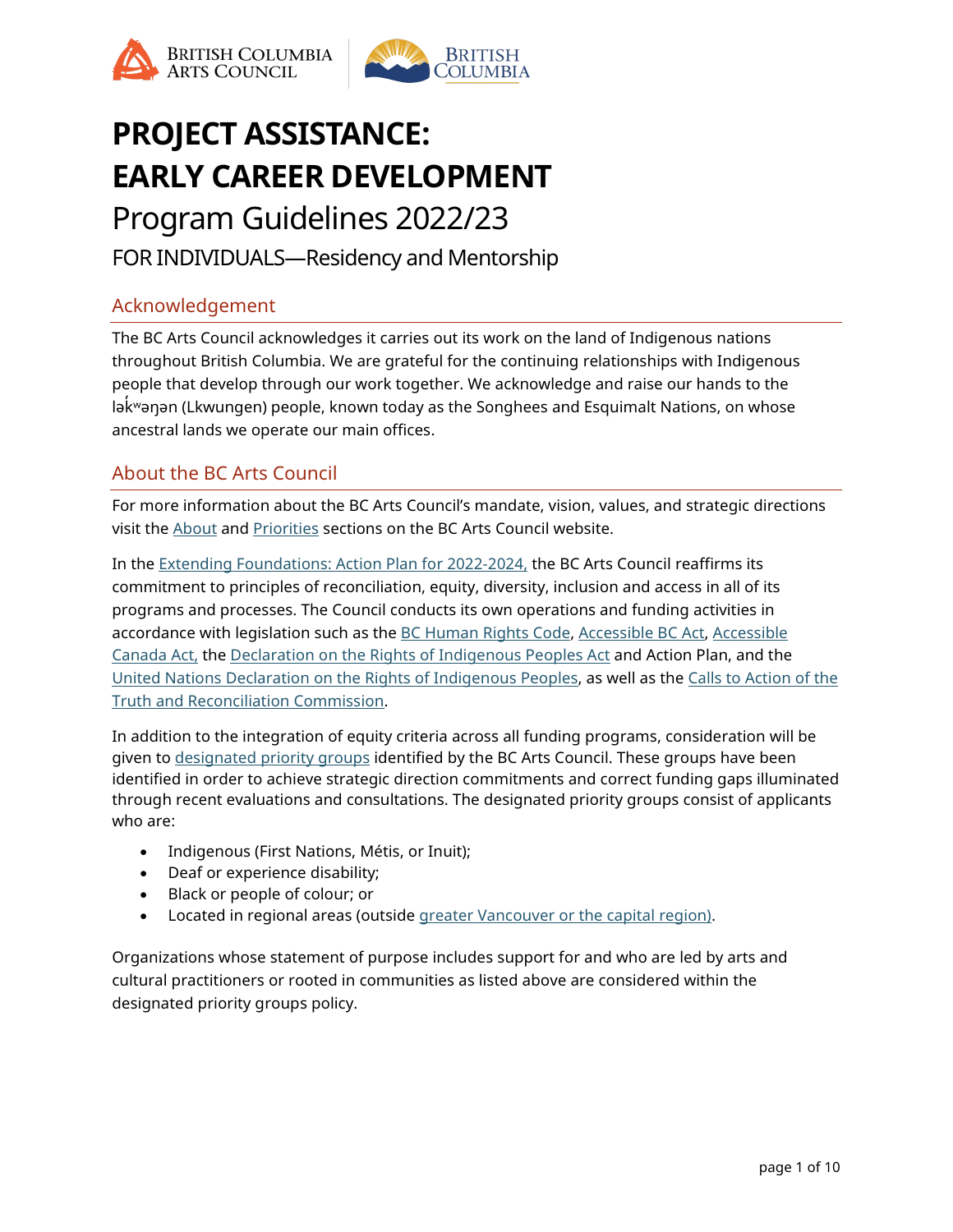# About Project Assistance: Early Career Development

**Project Assistance: Early Career Development** supports immersive and highly impactful opportunities for emerging and early career practitioners to:

- develop their artistic or administrative practice;
- participate in knowledge transfer, skill sharing, and reciprocal learning in the sector;
- expand their career experience, professional networks and exposure, and professional portfolio; and
- build capacity in their identified community(ies), e.g. geographic, cultural, area of practice, etc.

Assistance through this program is available to both arts and culture organizations and to individual art practitioners through four components:

#### **For Organizations (see alternate Guidelines):**

**Internship** supports arts and culture organizations to host an early career practitioner in a paid internship.

**Cohort** supports arts and culture organizations to host a group of early career practitioners in paid professional development positions.

#### **For Individuals (use these Guidelines):**

**Residency** will provide early career practitioners with the opportunity to pursue a residency with an arts and culture organization.

**Mentorship** will provide early career practitioners with the opportunity to develop sustained one-on-one learning through a mentorship with an established practitioner working in their field, art form, or discipline.

Early Career Development is not intended to support established or mid-career artists and practitioners transitioning within their practice or career. Career development activities for more established artists and practitioners may be eligible for support through the Professional Development program.

## When and How to Apply

**The deadline for submissions is June 30, 2022, no later than 11:59 p.m.** The BC Arts Council office hours are 8:30 a.m. to 5:00 p.m., Monday to Friday.

Applications must be submitted via the [online Grant Management System.](https://bcac.smartsimple.ca/s_Login.jsp) Applicants must ensure that all information (including address verification) and documentation in their online profile is up to date before submitting an application.

New applicants [must register and create a profile](https://www.bcartscouncil.ca/how-to-apply-online/) in the online system. **Once the registration request is submitted, it may take up to four business days to process your request.** New registrants will be notified once their registration is processed and they are able to access grant applications.

Ensure the email address **bc.artscouncil.noreply@gov.bc.ca** is on your safe senders list and check your spam folders.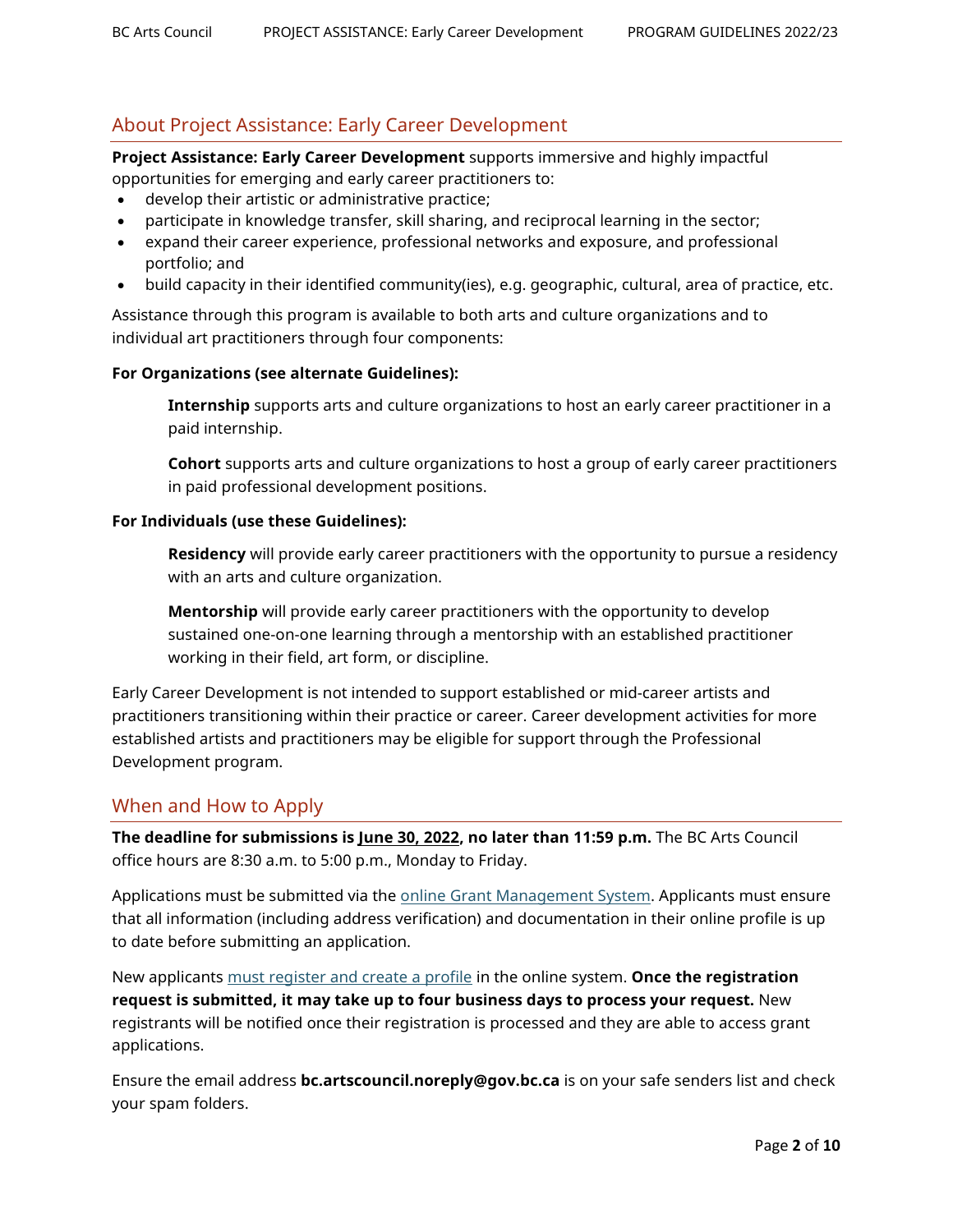## Application Assistance

Individuals who self-identify as Deaf or having a disability, and organizations with a primary mandate to serve Deaf or disability arts practice are eligible for the BC Arts Council's Accessibility programs:

**[Application Assistance](https://www.bcartscouncil.ca/program/application-assistance/)** – pays for support services for creating and submitting grant applications.

**[Access Support](https://www.bcartscouncil.ca/program/access-support)** – additional funding that supports access costs associated with creating or developing a project funded by a BC Arts Council grant.

These programs do not provide funding for audience accessibility or day-to-day access costs outside of the scope of a project. Accessibility requests are confidential and will not be part of assessment panels evaluating grant applications. Contact Accessibility Coordinator Clayton Baraniuk at 250-978-9839 or [clayton.baraniuk@gov.bc.ca](mailto:clayton.baraniuk@gov.bc.ca) to request assistance.

#### **Find out more about accessibility support at [bcartscouncil.ca/accessibility](http://www.bcartscouncil.ca/accessibility)**

## Question and Answer Sessions

Applicants are encouraged to join BC Arts Council program staff for an online information session including an overview of this program and an opportunity to ask questions. Session details will be posted on the [BC Arts Council website,](https://www.bcartscouncil.ca/news/) and [Facebook](https://www.facebook.com/BritishColumbiaArtsCouncil) an[d Twitter](https://twitter.com/BCArtsCouncil) pages. If you have further questions, please contact staff.

## Who Can Apply

Submissions from applicants who do not meet eligibility criteria will not be forwarded for assessment. **To be eligible to participate, an early career practitioner must:**

- be working in one or more of the [arts disciplines funded by the BC Arts Council;](https://www.bcartscouncil.ca/disciplines-and-practices/)
- be a Canadian citizen or Permanent Resident who ordinarily resides in B.C., having lived in the province for at least 12 months immediately prior to the application being submitted. For more information, review our [Determining B.C. Residency page;](https://www.bcartscouncil.ca/determining-b-c-residency/)
- not be enrolled in full-time studies when the project is taking place;
- not have been named in two previous successful Early Career Development applications regardless of component, i.e., an individual may participate in a maximum of two Early Career Development projects in their lifetime;
- not be named in any other application in this program's current intake; and
- not have any overdue final reports on previous BC Arts Council grants.

#### **AND EITHER**

• identify with one of the BC Arts Council's Designated Priority Groups, as described above, and have completed basic training in their discipline within **ten** years of the application deadline;

#### **OR**

• have completed basic training in their discipline within **five** years of the application deadline.

Applicants are eligible if basic training will be complete within six months of the application deadline and before the proposed activity begins.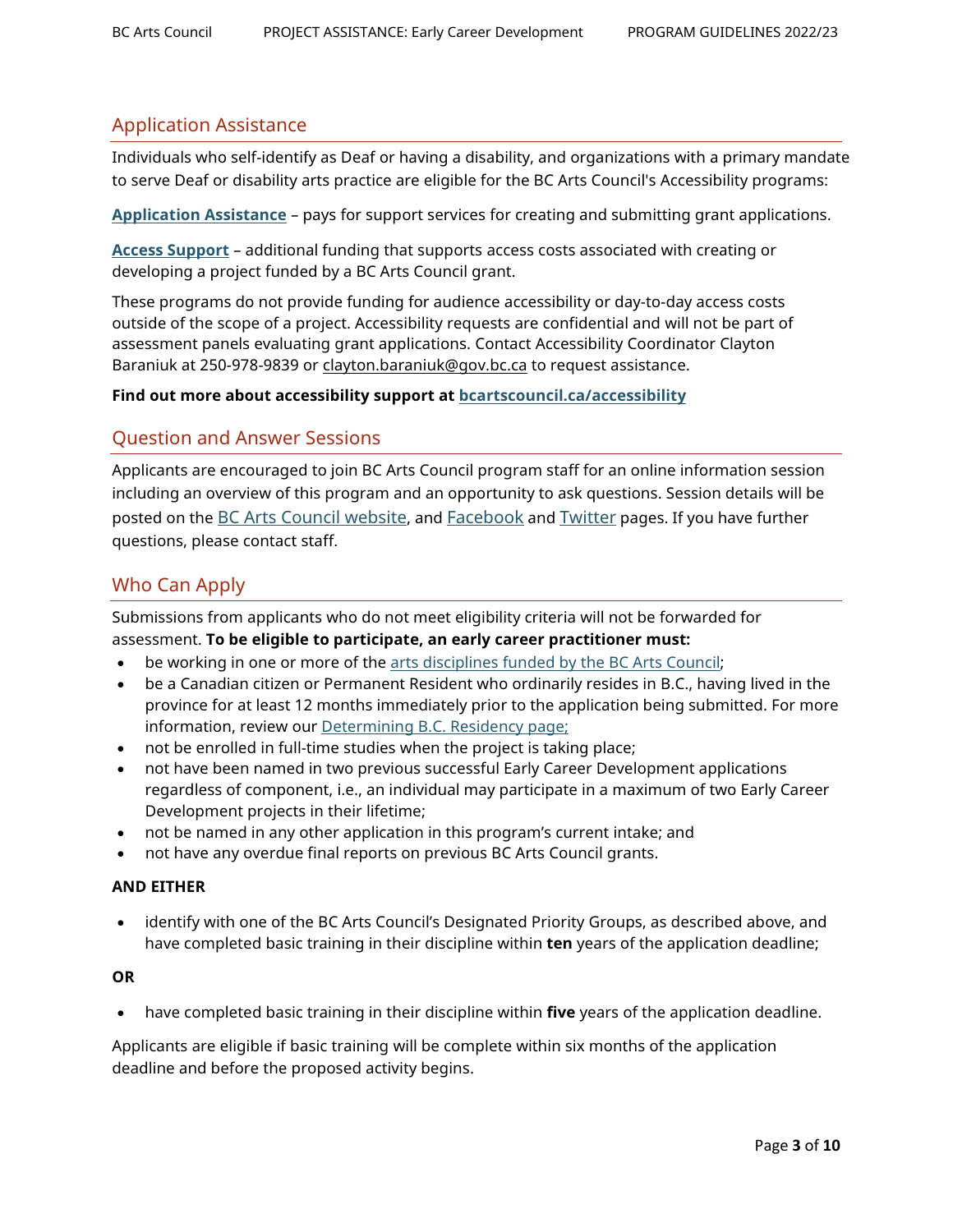"Basic training" means appropriate and relevant education that has prepared an Early Career Practitioner to work at a professional level; for example:

- traditional knowledge transfer or an apprenticeship with a qualified, peer-recognized practitioner; or
- a degree or certificate program from an academic institution.

# Eligible Projects

#### **An eligible Residency project must:**

• provide significant, immersive opportunities for skills sharing or knowledge exchange at an established arts and culture organization.

#### **An eligible Mentorship project must:**

• provide a one-on-one, structured relationship with an established and qualified professional who will share skills and knowledge.

#### **An eligible project in either component must also:**

- include specific learning opportunities and objectives, and tangible measures; and
- take place over a period of a minimum of eight weeks and a maximum of one year.

#### **General Eligibility Considerations**

- It is possible to have more than one mentor or to identify a main mentor and other sources of expertise. However, the program will not support a series of unrelated mentorship activities. Applicants must clearly describe how different mentors contribute to a cohesive project.
- Collaborative applications (i.e. a mentorship or residency where two or more early career practitioners engage in the same activities with the same mentor or as part of the same residency) are eligible if all participants meet the eligibility criteria. One person must submit the application on behalf of the group although all participants must provide the required information and documents. The person who submits the application must register with the online system under the "Individual" registration type. If the application is successful, this person will receive payment of the award on behalf of the group. A T4A will be issued to them and they will bear the income tax implications associated with this payment**.**
- Arts and cultural practitioners must be compensated fairly in keeping with community contexts and industry standards within the field of practice, including adhering to international intellectual property rights standards and cultural ownership protocols.
- Projects may offer a mix of learning and creation; however, as learning and knowledge transfer are the priorities of this program, the creation of new work must not be the sole or primary objective.

Virtual mentorship projects are eligible if criteria above are met.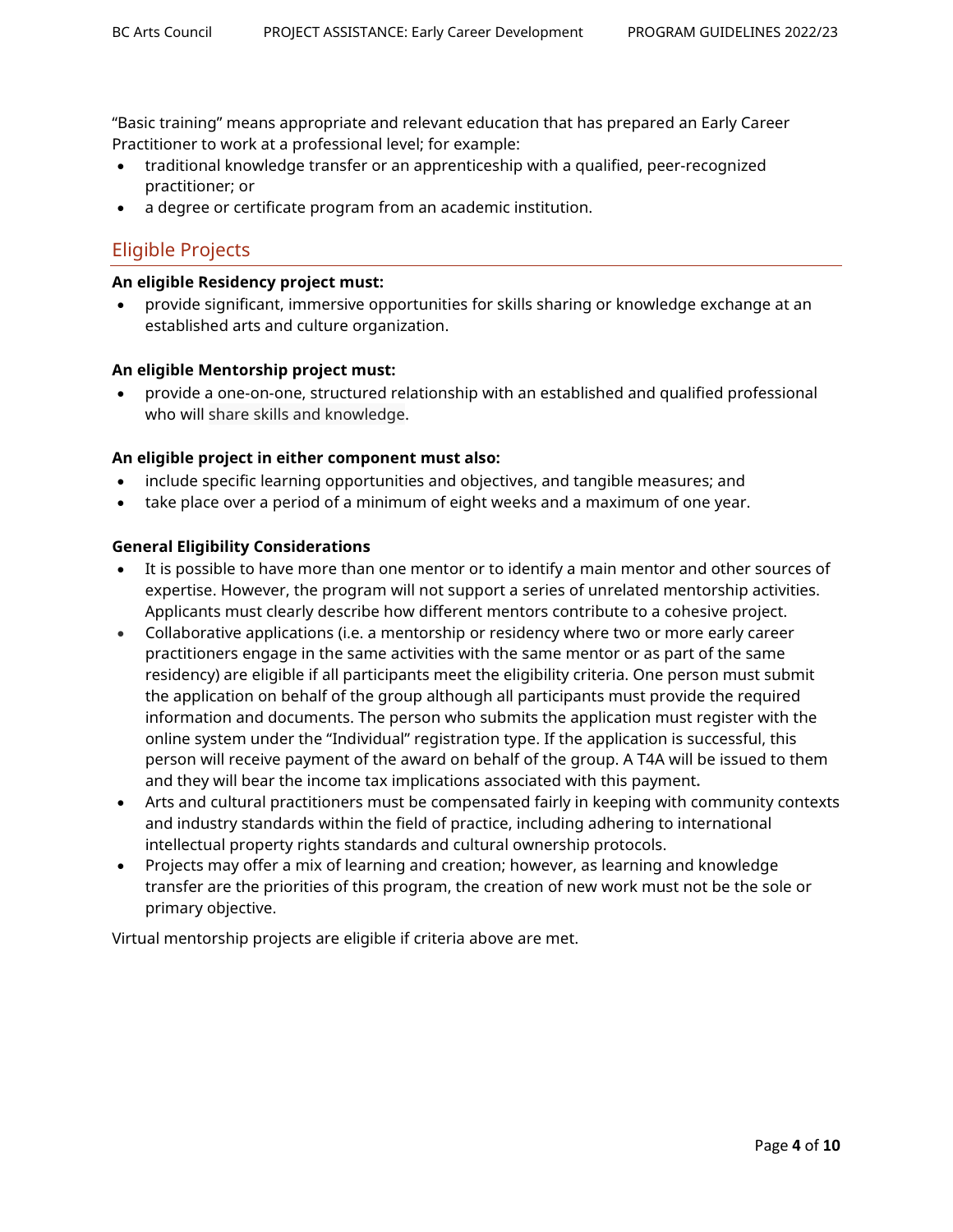## Eligible Expenses

The priority for this program is to support subsistence expenses for the early career practitioner. For more information, review our [page on subsistence costs.](https://www.bcartscouncil.ca/what-are-subsistence-costs/)

Other eligible expenses may be given less priority, and include:

- travel and accommodation costs directly related to the residency or mentorship, for the applicant or mentor;
- supplies and other costs directly related to the early career practitioner's work excluding capital expenses (see below);
- residency fees paid to a host organization;
- fees paid to mentors and other professionals. Compensation rates for mentors will vary depending on the activity and the nature of the mentorship. Keep these notes in mind:
	- $\circ$  a mentor should be compensated at a level appropriate to their involvement and reflecting industry standards. This may be an hourly or contract rate, or other appropriate structure.
	- $\circ$  if the applicant is working with or shadowing a mentor at the mentor's place of work, that mentor may already be receiving compensation for their time; under these circumstances, it may be appropriate to negotiate a flat mentorship fee;
	- $\circ$  if a mentor chooses to not receive payment for their contribution, they must acknowledge this in their letter; and
	- $\circ$  successful applicants are encouraged to develop a formal contract with the mentor confirming rate of pay, time commitment, and other arrangements as determined in advance.

## **Exclusions**

#### **Awards are not available to support:**

- project phases or activities that have begun prior to the submission deadline;
- project or budget deficits and contingency funds;
- [capital expenditures](https://www.bcartscouncil.ca/what-are-capital-expenses/) (construction, renovation, or purchase of property or equipment);
- feasibility studies, start-up costs, or seed money;
- fundraising activities, conferences, conventions, or projects where arts are secondary to other activities (e.g., competitions, or family, religious, or community celebrations or anniversaries);
- creation or preparation of work for competitions, including performances and exhibitions;
- touring expenses or international travel costs of foreign artists visiting British Columbia;
- specific vocational placements required as part of basic training or accreditation (formal apprenticeship, practicum, co-op programs, etc.);
- projects related to continuing education or post-secondary programs or taking place within post-secondary institutions;
- unpaid work placements;
- costs of producing commercial recordings or demo reels; or
- projects or activities funded through other BC Arts Council programs including BC Arts Council funds delivered through third-party delivery partners: First Peoples' Cultural Council, BC Touring Council, or Creative BC.

Ineligible applications will not be forwarded for assessment.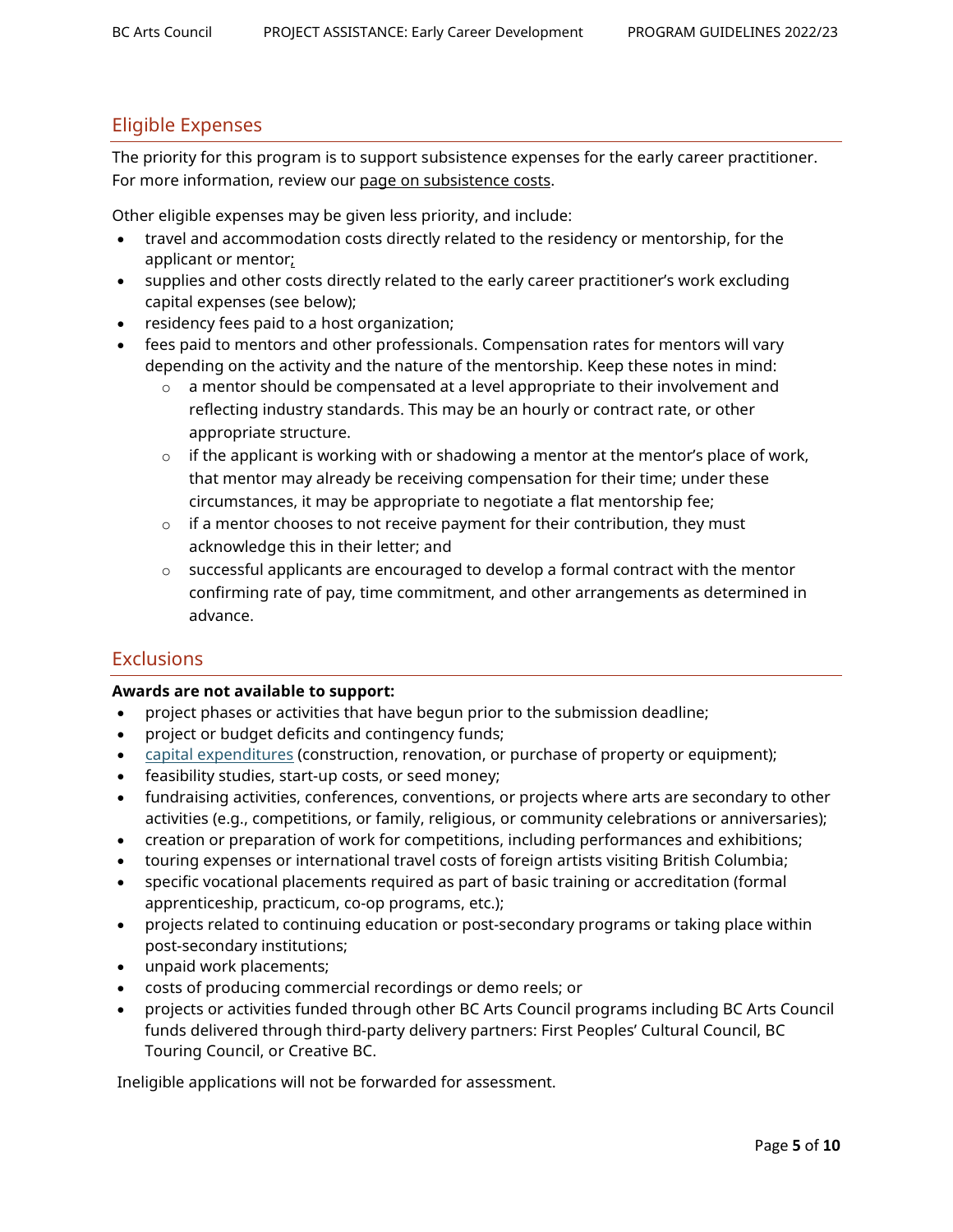## Grant Amounts

#### **Applicants may:**

- request an award of a maximum of \$30,000.
- request funding for up to 100% of the project budget.

Applicants are encouraged to submit realistic proposals for funds required to feasibly carry out the project. The BC Arts Council endeavours to support funding successful applications at 100% of the request when possible. Grants may be awarded for less than the requested amount based on the decisions of the assessment committee and the priorities of the program.

## What is Needed for the Application

You are responsible for submitting a complete application. The BC Arts Council will not contact you to address errors or missing requirements, other than as required to determine eligibility. Eligible applications are assessed as submitted.

#### **A complete application for Residency or Mentorships must include a:**

- detailed work plan including a schedule or timeline appropriate to the learning opportunities and projected outcomes. Describe the activities the early career practitioner will be engaged in, with whom, and when;
- statement from each early career practitioner indicating where, when, and with whom their basic training occurred;
- statement describing up to three highlights from each early career practitioner's career and training with a statement about each highlight's relevance to this program;
- balanced project budget using the table provided. Include notes for all expenses and indicate whether revenues are confirmed or pending;
- biographical statement from the early career practitioner describing:
	- $\circ$  their artistic or professional practice and their career goals;
	- o the relevance and timeliness of the proposed activities;
	- $\circ$  the potential impact on their career development and goals, and how that impact will be measured;
	- o the impact on their own identified communities and the professional arts community in B.C.; and
	- o the level of artistic risk and challenge as they relate to the Early Career Practitioner's career development.

You can submit the statement in one of two formats (**but not both**):

1. maximum two-page text document, written in first person by the early career practitioner.

#### **OR**

2. maximum five-minute audio or audiovisual file.

Assessors will be considering the assessment criteria when they review the biographical statement. The thoughtfulness and thoroughness of the response and the degree of impact are being assessed—not format, design, or production quality.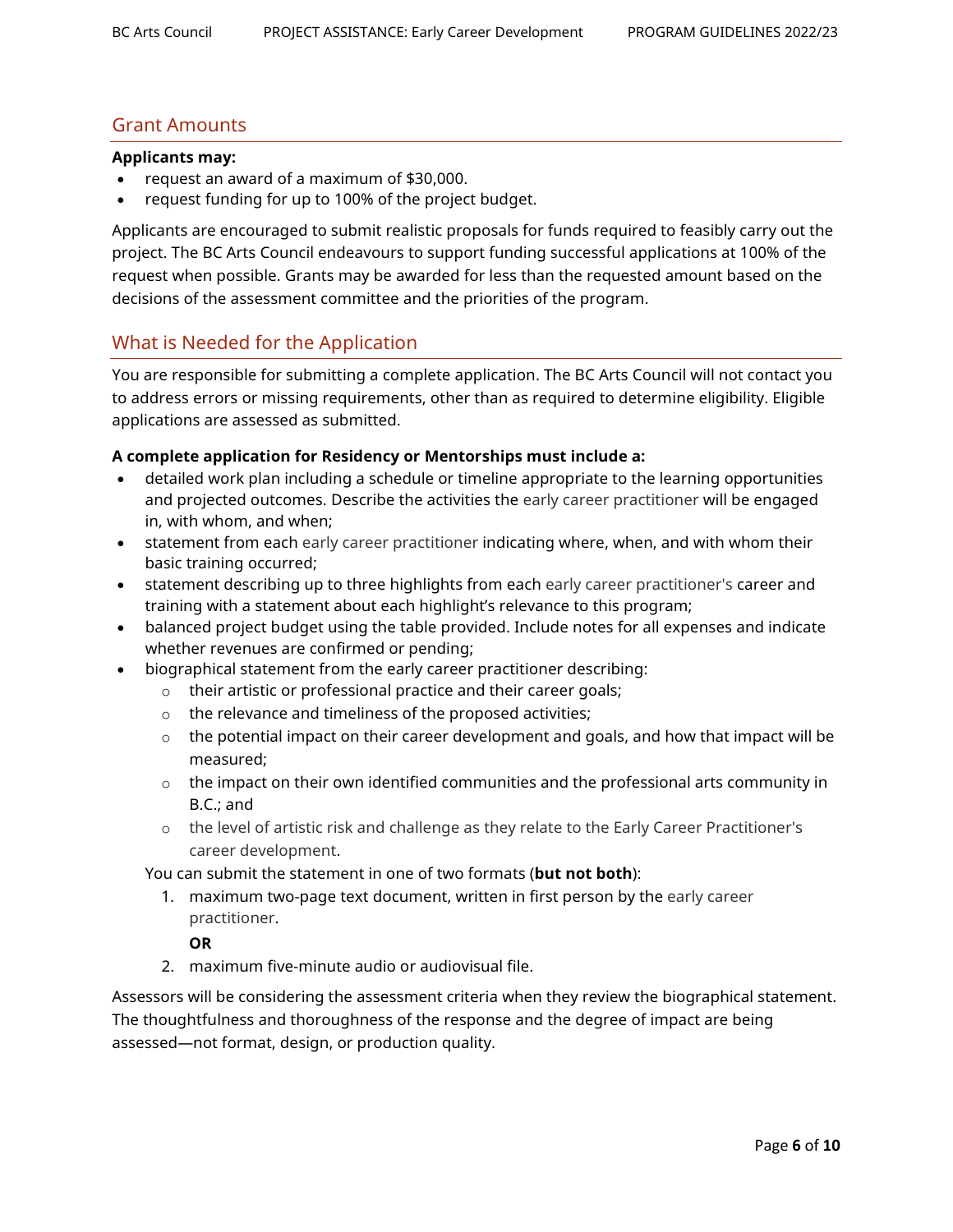#### **File size must not exceed 2 GB and must use one of these supported file extensions:**

**TEXT:** .pdf | **AUDIO**: .flac, .mid, .midi, .mp3, .ogg, .ra, .rm, wma, .wav **VIDEO**: .asf, .avi, .flv, .mkv, .mov, .mpeg, .mpg, .mp2, .mp4, m4v, .ogv, .rm, .rmvb, .webm, .wmv

#### **An application for Residency must also include:**

- A description of the residency addressing the following:
	- $\circ$  host organization (location, mandate, artists and communities served, etc.);
	- $\circ$  name of the residency program (if part of the organization's existing programs); and
- A letter or other document of confirmation from the host organization including a brief description of the opportunities, resources, and supports the residency will offer the applicant.

#### **An application for Mentorship must also include:**

- A description of the mentorship project addressing the following:
	- o rationale for selection of mentor;
	- o alignment of mentor's expertise and experience with applicant's desired learning and career development; and
	- o the structure and format of the mentorship.
- A one-page letter from the mentor confirming their participation. The letter should include:
	- $\circ$  a biographical statement indicating their qualifications to mentor the applicant;
	- $\circ$  confirmation of their capacity to carry out the mentorship and the agreed rate of compensation; and
	- $\circ$  a statement about the potential impact of the mentorship on the mentor, the applicant, and the applicant's community of practice.
- a resumé or CV for the mentor.

## Support Material

Review and adhere to the [Upload Requirements for Support Material.](https://www.bcartscouncil.ca/app/uploads/sites/508/2022/04/upload-requirements-for-supporting-material.pdf)

#### **Required support material includes:**

• two signed letters of reference from established professionals in the applicant's discipline, commenting on the residency/mentorship's value and potential impact on the applicant's professional and career development. Letters should be from people who are familiar with the applicant's training, practice, and long-term career aspirations. Letters must include applicant's name, refer to the Early Career Development program, and be uploaded to the application.

**NOTE:** Excess support material, including multiple links to materials within a single uploaded document, will not be reviewed.

#### How Applications Will Be Assessed

The areas of assessment are described below along with their relative weight. Your application should address how the project fulfils each area of assessment.

In the [Extending Foundations: Action Plan for 2022-2024](https://www.bcartscouncil.ca/priorities/) the BC Arts Council is committed to placing reconciliation, equity, diversity, inclusion and access at the centre of its activities, with the intention to rebalance historic funding distribution and modernize peer assessment. Consideration will be given to designated priority groups identified by the BC Arts Council as stated above.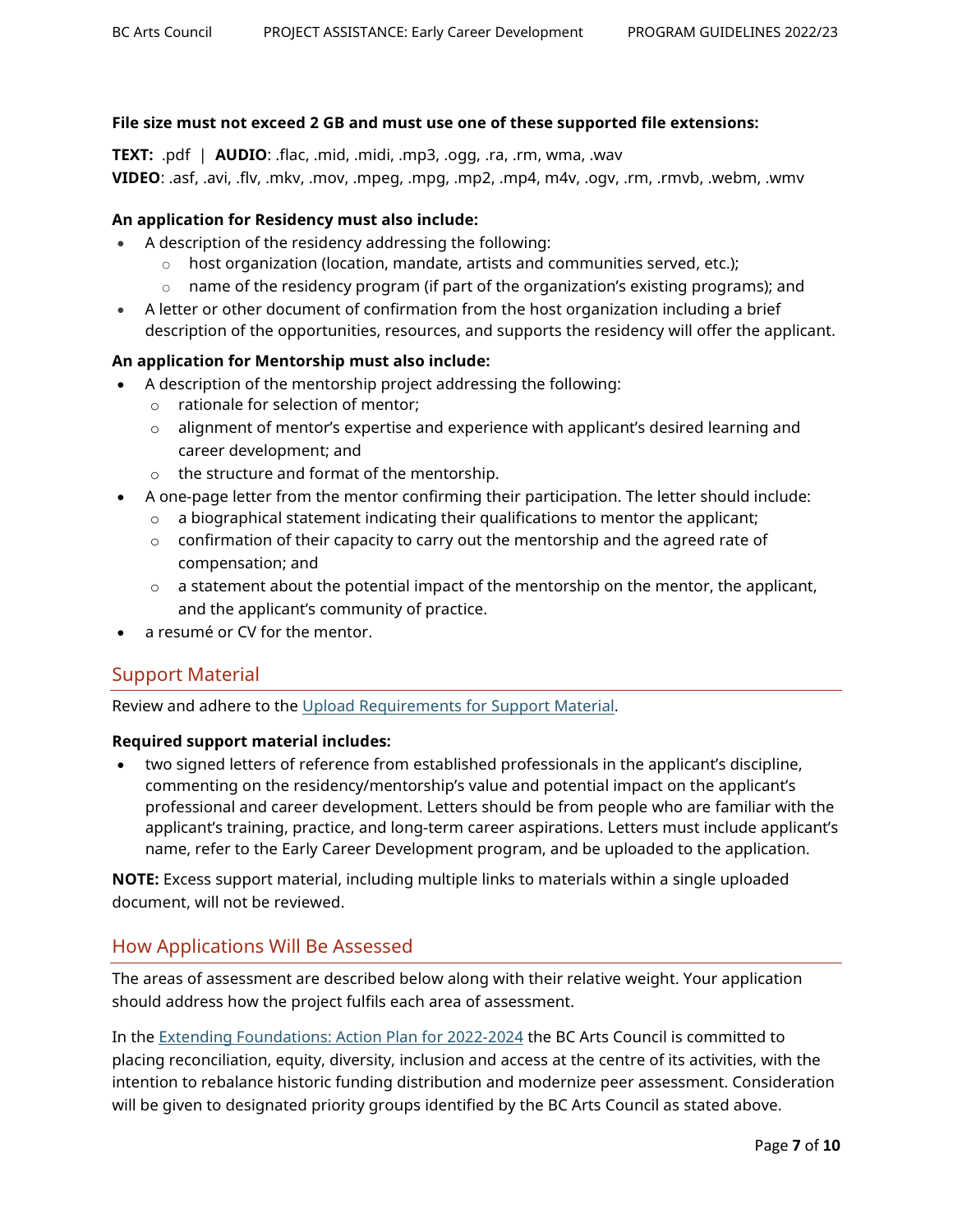# ALIGNMENT WITH STRATEGIC DIRECTIONS (10%)

The assessment panel will evaluate how the project and activity will align with the BC Arts Council's priorities of Indigenous Arts and Culture; Equity, Diversity and Access; and Regional Arts.

# IMPACT AND SIGNIFICANCE FOR THE EARLY CAREER PRACTITIONER (40%)

The assessment panel will consider how the proposed activities will support and advance the practice of the early career practitioner, and the proposed project's alignment with program intentions. Assessors may discuss the:

- degree of impact on the early career practitioner including quality of opportunities to develop their professional practice and portfolio; achieve their artistic and learning goals; and build their career experience and professional exposure;
- clarity of the objectives and work plan, appropriateness of the timeline to the learning outcomes, and depth of knowledge transfer and learning; and
- relevance, timeliness, level of artistic risk, and challenge of the proposed activities for the early career practitioner's career development.

# IMPACT AND SIGNIFICANCE FOR THE COMMUNITY (30%)

The assessment panel will consider the activity's alignment with program intentions, including engagement with and impact on arts and culture practices in the province. Assessors may discuss:

- depth of knowledge transfer and degree of impact within the professional arts community and the applicant's own identified community(ies);
- impact and benefits to the mentor(s), and opportunities for reciprocal learning;
- level of engagement and sustainable benefits to diverse or historically underserved communities and their artistic practices;
- consideration given to matters of cultural appropriation, representation, equitable and ethical collaboration processes, and appropriate protocols and practices, as applicable to the project;
- integrity of the creative processes, including ethical approaches to research and collaboration; use of source and physical materials; ownership and other cultural protocols, as applicable;
- level of accessibility and safety of engagement, including but not limited to physical spaces, cultural safety, affordability, and support for diverse participants or those who experience barriers or disability.

## FEASIBILITY (20%)

The assessment panel will evaluate the project's feasibility by considering the:

- appropriate levels of expertise and experience to provide high-quality mentorship, learning, and career-development experiences; and
- achievability of the proposed activities as determined by appropriate budgets, planning, and resource allocation.

## Assessment Process

Merit-based, independent peer assessment is the primary method of evaluation for all applications to this program. Assessment panels are comprised of individuals with broad professional knowledge, experience, geographical representation, and diverse aesthetic, institutional, and cultural viewpoints, including those from Indigenous perspectives.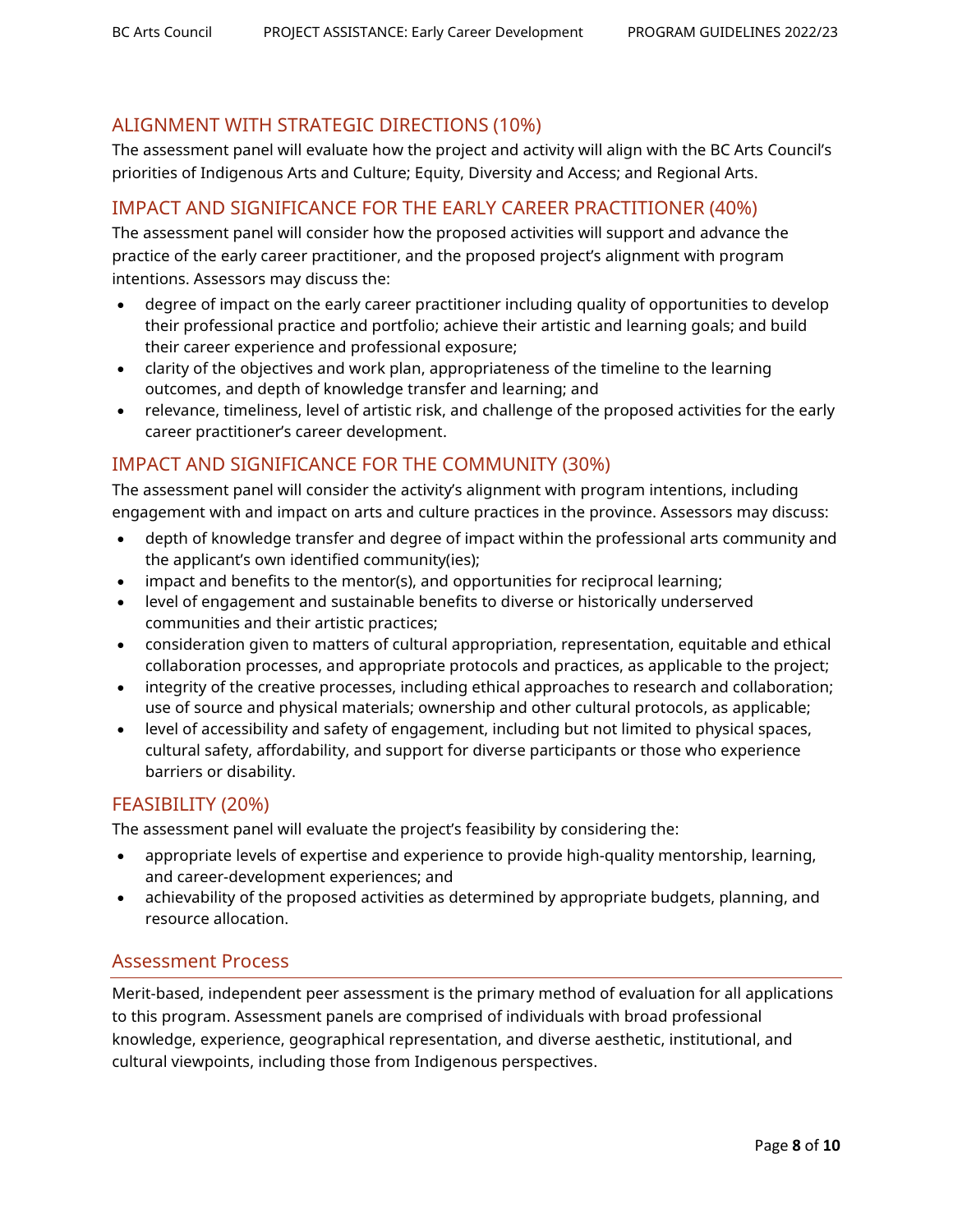#### **After applications are submitted:**

- Program staff receive applications and review each one for eligibility.
- The assessment panel evaluates the applications using the assessment criteria outlined above and recommends the level of funding and conditions on payment of awards.
- Funding allocations are approved.
- The BC Arts Council informs each applicant of the final decision in writing.

Applicants are encouraged to contact program staff for feedback after results have been released.

## Notification of Awards

Decisions will be made within sixteen weeks of the application deadline. Notification will be sent via the online system to the contact linked to the online application, and to the organizational and governance leadership contacts provided in the organizational profile (as applicable). Results cannot be requested in advance.

Ensure the email address **bc.artscouncil.noreply@gov.bc.ca** is on your safe sender list and check your spam folders.

## Payment of Awards

Award payments are subject to an authorizing appropriation under the *Financial Administration Act*.

The BC Arts Council reserves the right to redistribute, delay, or suspend payments if the recipient:

- does not carry out its planned program of activities.
- undergoes major changes in artistic or administrative direction.
- does not meet its obligations as a grant recipient, including submission of final reports.
- fails to comply with legal obligations.
- fails to respect the commitment to provide a safe and respectful workplace free from harassment, discrimination, and sexual misconduct.

**Grants are taxable income and must be reported as such**. Individuals receiving grants on their own behalf or on behalf of a collective are issued T4As for the year in which the grant payment is processed.

#### Final Reports

Recipients must submit a final report with the required documentation of the completed project to the BC Arts Council within 30 days of the project end date in the application. Final Reports must be submitted through the online system.

Future applications to BC Arts Council programs will be ineligible if reporting requirements are not met.